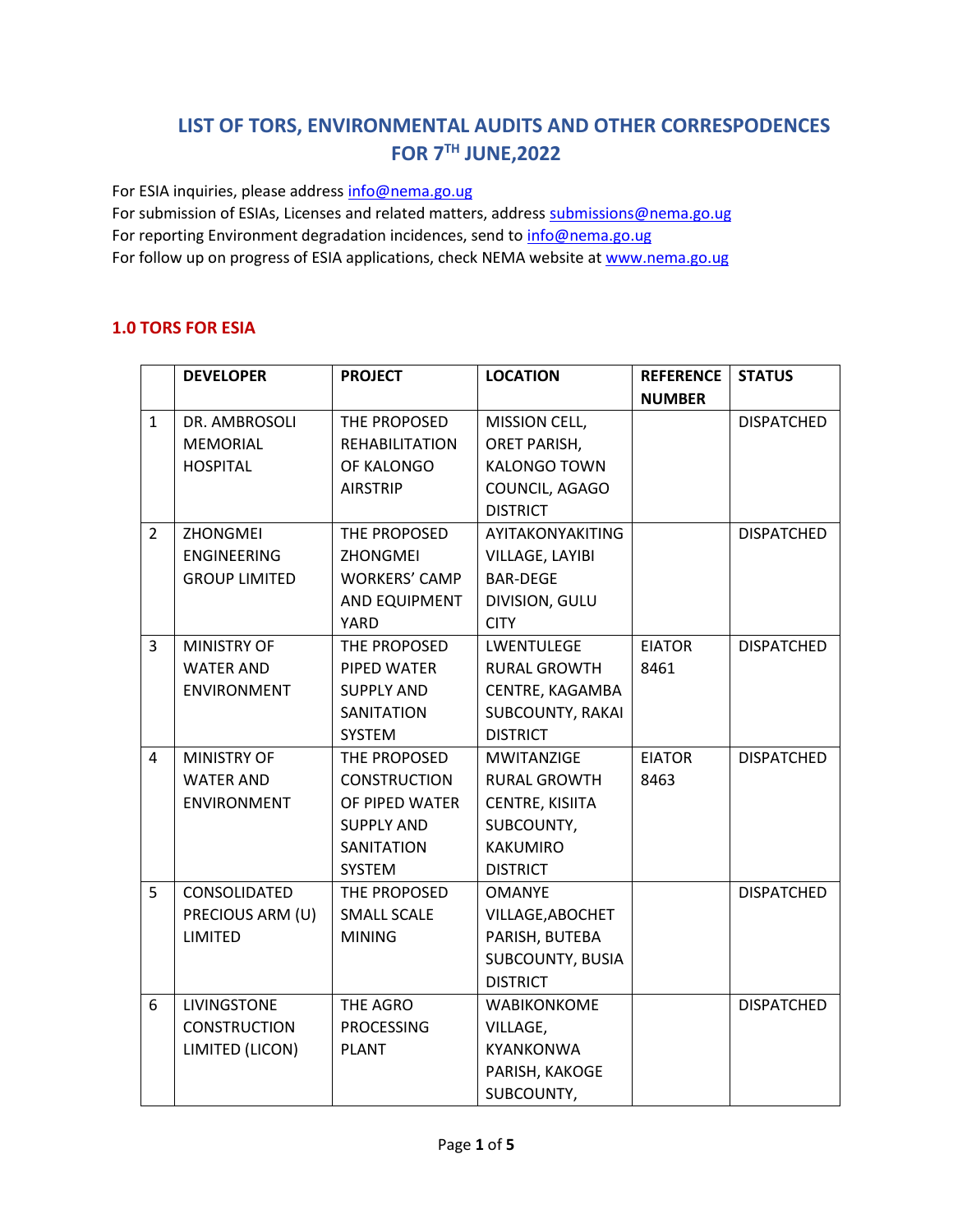|                |                        |                        | NAKASONGOLA         |               |                   |
|----------------|------------------------|------------------------|---------------------|---------------|-------------------|
|                |                        |                        | <b>DISTRICT</b>     |               |                   |
| $\overline{7}$ | AMBASSADOR             | THE PROPOSED           | <b>NAMUKOZI</b>     |               | <b>DISPATCHED</b> |
|                | VOCATIONAL             | <b>MAIZE MILLING</b>   | <b>CENTRAL</b>      |               |                   |
|                | <b>INSTITUTE</b>       | <b>FACILITY</b>        | CELL, WEST WARD,    |               |                   |
|                |                        |                        | CENTRAL DIVISION,   |               |                   |
|                |                        |                        | <b>MITYANA</b>      |               |                   |
|                |                        |                        | MUNICIPALITY,       |               |                   |
|                |                        |                        | MITYANA DISTRICT    |               |                   |
| 8              | ZIWA FRED              | THE PROPOSED           | <b>BUZIBWERA-</b>   |               | <b>DISPATCHED</b> |
|                |                        | <b>FUEL STATION</b>    | KIKYUSA ROAD,       |               |                   |
|                |                        |                        | KIWAMIREMBE         |               |                   |
|                |                        |                        | VILLAGE, KIZISA     |               |                   |
|                |                        |                        | WARD, KIKYUSA       |               |                   |
|                |                        |                        | SUBCOUNTY,          |               |                   |
|                |                        |                        | LUWERO              |               |                   |
| 9              | <b>GUOHAU</b>          | THE PROPOSED           | PLOT 1008, BLOCK    | <b>EIATOR</b> | <b>DISPATCHED</b> |
|                | <b>INVESTMENTS SMC</b> | <b>PLYWOOD</b>         | 01 KOGA, KIYENZE    | 8536          |                   |
|                | LIMITED                | <b>PROCESSING</b>      | VILLAGE, KATOMA     |               |                   |
|                |                        | <b>FACTORY</b>         | SUBCOUNTY,          |               |                   |
|                |                        |                        | KAGANGU             |               |                   |
|                |                        |                        | COUNTY, SHEEMA      |               |                   |
|                |                        |                        | <b>DISTRICT</b>     |               |                   |
| 10             | <b>MINISTRY OF</b>     | THE PROPOSED           | <b>MWITANZIGE</b>   |               | <b>DISPATCHED</b> |
|                | <b>WATER AND</b>       | <b>CONSTRUCTION</b>    | <b>RURAL GROWTH</b> |               |                   |
|                | <b>ENVIRONMENT</b>     | OF PIPED WATER         | CENTRE, KISIITA     |               |                   |
|                |                        | <b>SUPPLY AND</b>      | SUBCOUNTY,          |               |                   |
|                |                        | SANITATION             | <b>KAKUMIRO</b>     |               |                   |
|                |                        | <b>SYSTEM</b>          | <b>DISTRICT</b>     |               |                   |
| 11             | <b>JOHN MUREMA</b>     | THE PROPOSED           | MASAKA-             |               | <b>DISPATCHED</b> |
|                | <b>KARUHANI</b>        | <b>JONEX FUEL</b>      | <b>MBARARA</b>      |               |                   |
|                |                        | <b>SERVICE STATION</b> | HIGHWAY,            |               |                   |
|                |                        |                        | KANYARYERU          |               |                   |
|                |                        |                        | SUBCOUNTY,          |               |                   |
|                |                        |                        | <b>NYABUSHOZI</b>   |               |                   |
|                |                        |                        | COUNTY,             |               |                   |
|                |                        |                        | <b>KIRUHURA</b>     |               |                   |
|                |                        |                        | <b>DISTRICT</b>     |               |                   |
| 12             | <b>UGANDA PRISONS</b>  | THE PROPOSED           | KASESE,             |               | <b>DISPATCHED</b> |
|                | <b>SERVICE</b>         | <b>MODERNISATION</b>   | BUNYANGABU,         |               |                   |
|                |                        | OF EIGHT               | MASINDI,            |               |                   |
|                |                        | <b>PRISONS</b>         | ADJUMANI, GULU,     |               |                   |
|                |                        | AGRICULTURAL           | ABIM AND KITGUM     |               |                   |
|                |                        | <b>FARMS</b>           | <b>DISTRICTS</b>    |               |                   |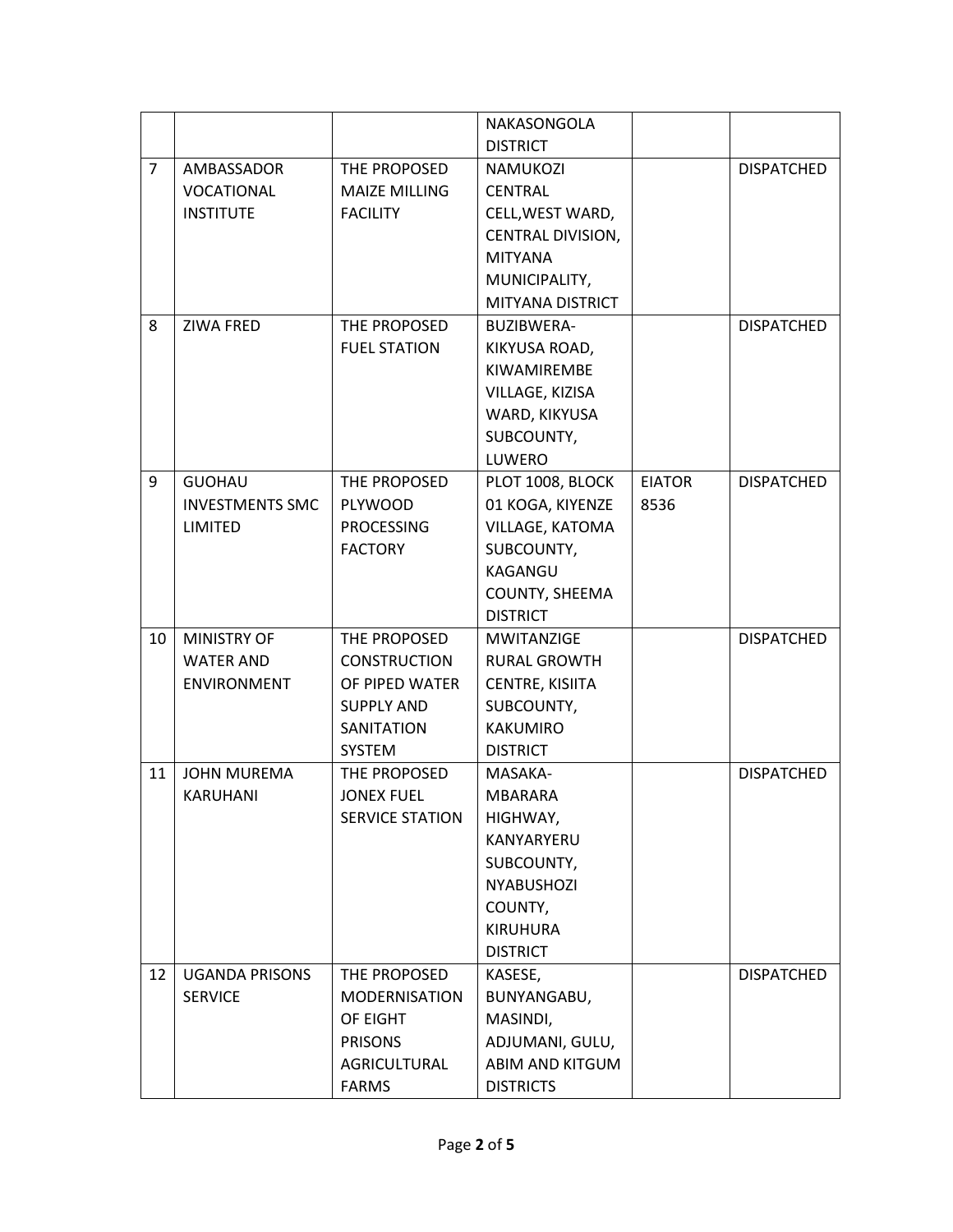| 13 | <b>HI-TECH GAS</b> | THE GAS              | DEGEYA,                 | <b>DISPATCHED</b> |
|----|--------------------|----------------------|-------------------------|-------------------|
|    | SUPPLIES (U)       | <b>MANUFACTURING</b> | <b>NAMANVE</b>          |                   |
|    | LIMITED            | <b>FACILITY</b>      | <b>INDUSTRIAL PARK,</b> |                   |
|    |                    |                      | <b>MUTUMBA IV</b>       |                   |
|    |                    |                      | SUBCOUNTY,              |                   |
|    |                    |                      | <b>MUKONO</b>           |                   |
|    |                    |                      | MUNICIPALITY,           |                   |
|    |                    |                      | <b>MUKONO DISTRICT</b>  |                   |

## **2.0 TORS FOR ENVIRONMENTAL AUDIT**

|                | <b>DEVELOPER</b>       | <b>PROJECT</b>   | <b>LOCATION</b>     | <b>REFERENCE</b> | <b>STATUS</b>     |
|----------------|------------------------|------------------|---------------------|------------------|-------------------|
|                |                        |                  |                     | <b>NUMBER</b>    |                   |
| $\mathbf{1}$   | ZHONGMEI ENGINEERING   | THE ASPHALT      | AITA-KONYA          |                  | <b>DISPATCHED</b> |
|                | <b>GROUP LIMITED</b>   | <b>BATCHING</b>  | VILLAGE,            |                  |                   |
|                |                        | <b>PLANT</b>     | <b>PATUDA</b>       |                  |                   |
|                |                        |                  | PARISH,             |                  |                   |
|                |                        |                  | <b>ONGAKO SUB</b>   |                  |                   |
|                |                        |                  | COUNTY,             |                  |                   |
|                |                        |                  | <b>OMORO</b>        |                  |                   |
|                |                        |                  | <b>DISTRICT</b>     |                  |                   |
| $\overline{2}$ | MAC EAST AFRICA        | THE ISUZU        | <b>OLD PORT</b>     |                  | <b>DISPATCHED</b> |
|                | <b>LIMITED</b>         | <b>VEHICLES</b>  | BELL ROAD,          |                  |                   |
|                |                        | <b>SERVICE</b>   | <b>PLOT 11,</b>     |                  |                   |
|                |                        | <b>CENTRE</b>    | PEPSICOLA           |                  |                   |
|                |                        |                  | VILLAGE,            |                  |                   |
|                |                        |                  | <b>INDUSTRIAL</b>   |                  |                   |
|                |                        |                  | AREA,               |                  |                   |
|                |                        |                  | <b>KAMPALA</b>      |                  |                   |
|                |                        |                  | <b>CENTRAL</b>      |                  |                   |
|                |                        |                  | DIVISION,           |                  |                   |
|                |                        |                  | <b>KAMPALA</b>      |                  |                   |
|                |                        |                  | <b>CITY</b>         |                  |                   |
| 3              | <b>CROWN BEVERAGES</b> | <b>THE</b>       | <b>NAKAWA</b>       | EIATOR 2863      | <b>DISPATCHED</b> |
|                | <b>UGANDA</b>          | <b>BEVERAGES</b> | <b>INDUSTRIAL</b>   |                  |                   |
|                |                        | <b>PLANT</b>     | AREA,               |                  |                   |
|                |                        |                  | <b>NAKAWA</b>       |                  |                   |
|                |                        |                  | <b>URBAN</b>        |                  |                   |
|                |                        |                  | DIVISION,           |                  |                   |
|                |                        |                  | <b>KAMPALA</b>      |                  |                   |
|                |                        |                  | <b>CAPITAL CITY</b> |                  |                   |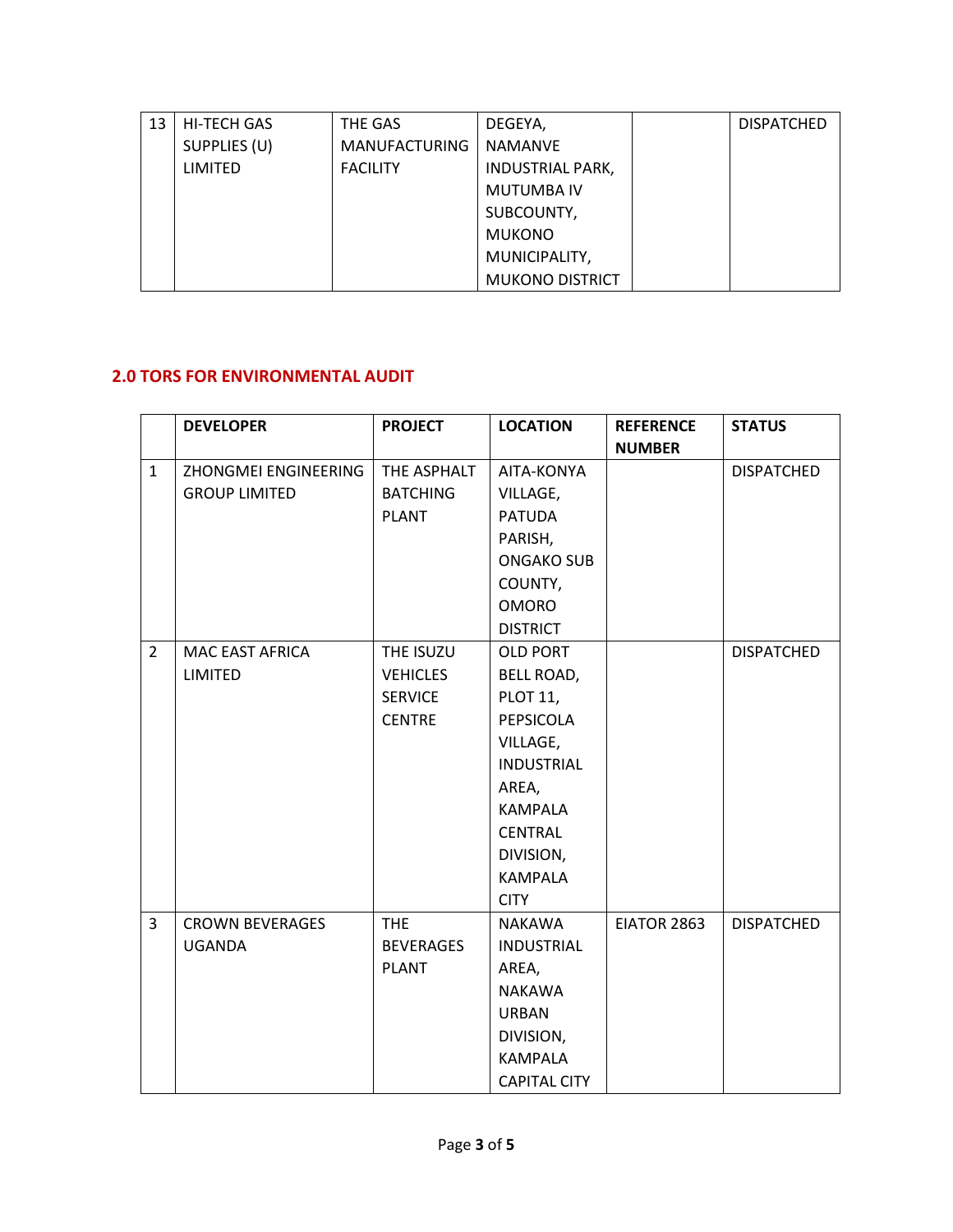## **3.0 ENVIRONMENTAL AUDITS**

|                | <b>DEVELOPER</b>   | <b>PROJECT</b>      | <b>LOCATION</b>       | <b>REFERENCE</b> | <b>STATUS</b>    |
|----------------|--------------------|---------------------|-----------------------|------------------|------------------|
|                |                    |                     |                       | <b>NUMBER</b>    |                  |
| $\mathbf{1}$   | ATC UGANDA LIMITED | <b>AUDIT FOR</b>    | <b>RWAKAZOOBA</b>     |                  | <b>READY FOR</b> |
|                |                    | <b>BUTITI 2 BTS</b> | VILLAGE, HIMA         |                  | PAYMENT          |
|                |                    | (SITE ID:           | PARISH,               |                  |                  |
|                |                    | 609043)             | <b>BUGAAKI</b>        |                  |                  |
|                |                    |                     | SUBCOUNTY,            |                  |                  |
|                |                    |                     | <b>KYENJOJO</b>       |                  |                  |
|                |                    |                     | <b>DISTRICT</b>       |                  |                  |
| $\overline{2}$ | ATC UGANDA LIMITED | <b>AUDIT FOR</b>    | <b>NSAMIZI</b>        |                  | <b>READY FOR</b> |
|                |                    | <b>NSAMIZI BTS</b>  | VILLAGE,              |                  | PAYMENT          |
|                |                    | (SITE ID:           | NSAMIZI PARISH,       |                  |                  |
|                |                    | 605844)             | <b>KATABI</b>         |                  |                  |
|                |                    |                     | SUBCOUNTY,            |                  |                  |
|                |                    |                     | <b>BUSIRO COUNTY,</b> |                  |                  |
|                |                    |                     | <b>WAKISO</b>         |                  |                  |
|                |                    |                     | <b>DISTRICT</b>       |                  |                  |
| 3              | ATC UGANDA LIMITED | <b>AUDIT FOR</b>    | <b>KINYARA PARISH</b> |                  | <b>READY FOR</b> |
|                |                    | <b>KINYARA BTS</b>  | PLANT,                |                  | <b>PAYMENT</b>   |
|                |                    | (SITE               | <b>KAHEMBE</b>        |                  |                  |
|                |                    | ID:609178)          | PARISH,               |                  |                  |
|                |                    |                     | <b>BWIJANGA</b>       |                  |                  |
|                |                    |                     | SUBCOUNTY,            |                  |                  |
|                |                    |                     | <b>MASINDI</b>        |                  |                  |
|                |                    |                     | <b>DISTRICT</b>       |                  |                  |
| $\overline{4}$ | ATC UGANDA LIMITED | <b>AUDIT FOR</b>    | <b>NKIMBIRI</b>       |                  | <b>READY FOR</b> |
|                |                    | <b>KIBITO BTS</b>   | VILLAGE, KIBITO       |                  | <b>PAYMENT</b>   |
|                |                    | (SITE ID:           | PARISH, KIBITO        |                  |                  |
|                |                    | 609161)             | <b>TOWN</b>           |                  |                  |
|                |                    |                     | SUBCOUNTY,            |                  |                  |
|                |                    |                     | BUNYANGABU            |                  |                  |
|                |                    |                     | <b>DISTRICT</b>       |                  |                  |
| 5              | ATC UGANDA LIMITED | <b>AUDIT FOR</b>    | KIYUMBAKIMU           |                  | <b>READY FOR</b> |
|                |                    | KIWANGALA           | VILLAGE,              |                  | <b>PAYMENT</b>   |
|                |                    | BTS (SITE ID:       | <b>MAKONDO</b>        |                  |                  |
|                |                    | 607314)             | PARISH,               |                  |                  |
|                |                    |                     | <b>NDAGWE</b>         |                  |                  |
|                |                    |                     | SUBCOUNTY,            |                  |                  |
|                |                    |                     | LWENGO                |                  |                  |
|                |                    |                     | <b>DISTRICT</b>       |                  |                  |